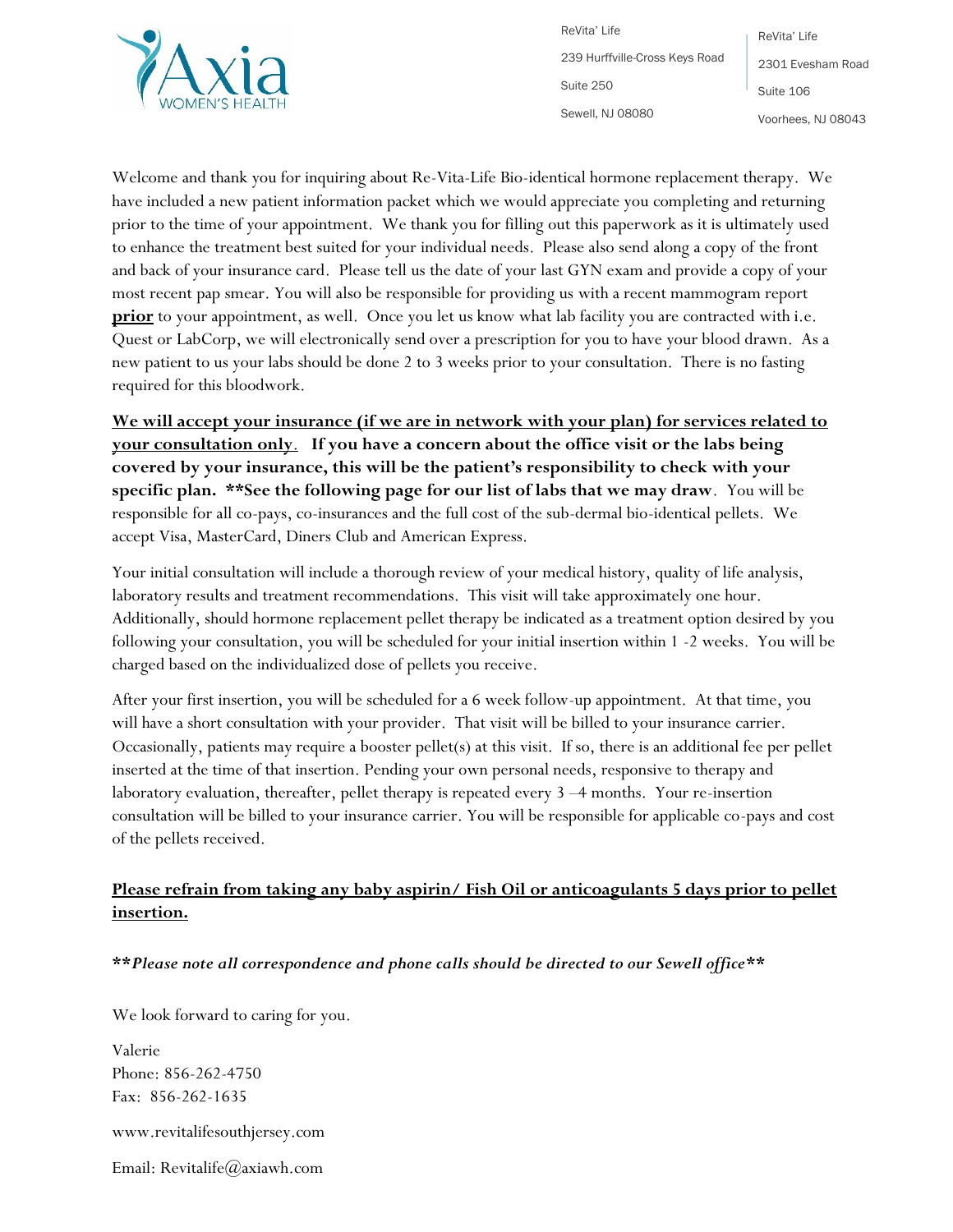The following is a list of labs that we will be drawing for the initial consultation:

- DHEA SULFATE
- FSH
- PROGESTERONE
- ESTRADIOL
- TRIIODOTHYRONINE,(T3) FREE SERUM
- TESTOSTERONE, FREE AND TOTAL
- THYROXINE (T4) FREE, DIRECT
- TSH
- VITAMIN D 25 OH TOTAL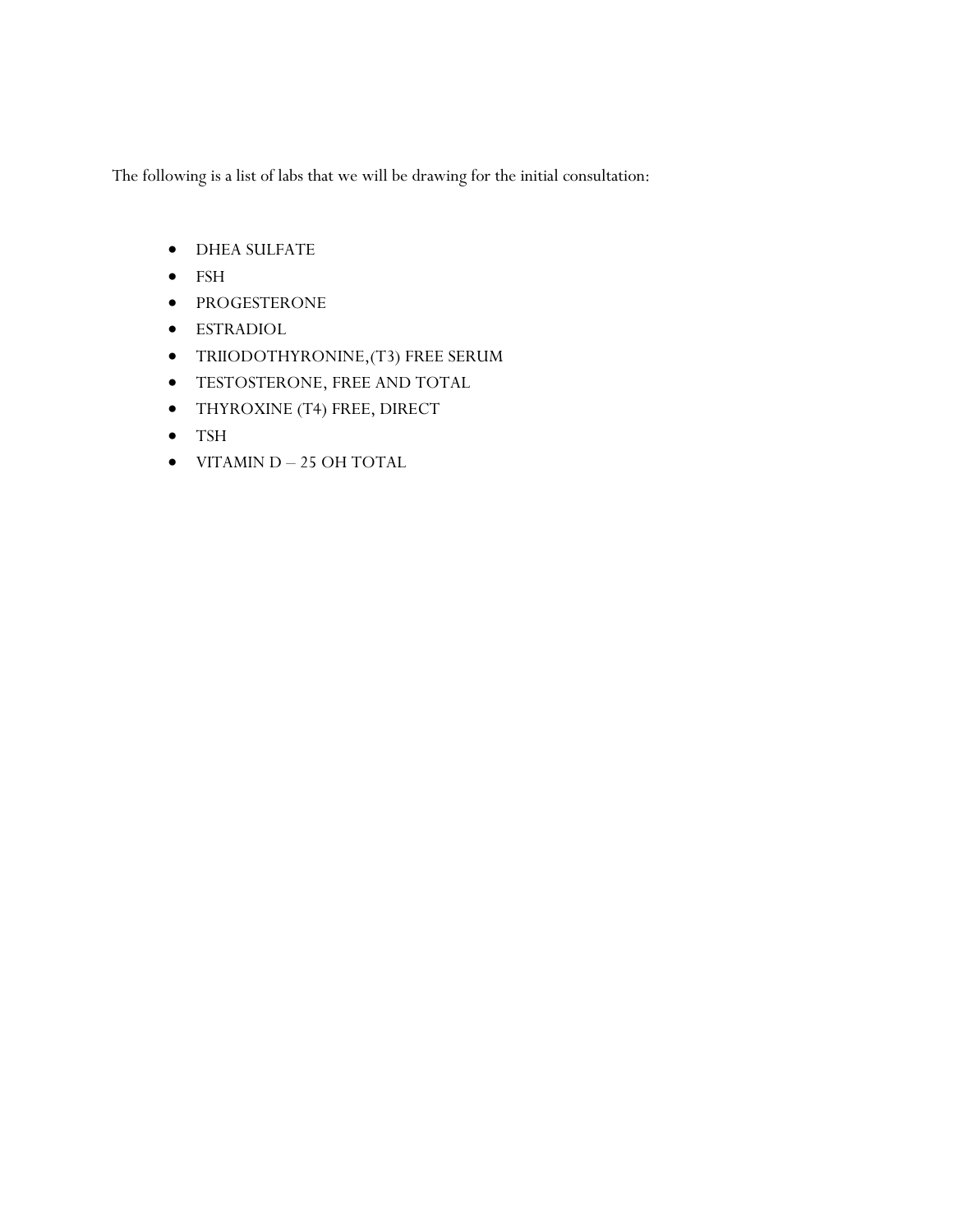# Re-Vita' - Life Sub-dermal Bio-identical Hormones

|                                       | Marital Status Singl Marrie D Divorced Widowed Other |                                                                                        |
|---------------------------------------|------------------------------------------------------|----------------------------------------------------------------------------------------|
| <b>EMERGENCY CONTACT INFORMATION:</b> |                                                      |                                                                                        |
|                                       |                                                      |                                                                                        |
|                                       |                                                      |                                                                                        |
|                                       | and how you are currently managing those symptoms):  | PLEASE SHARE WITH US THE REASON FOR YOUR VISIT TODAY (please include specific symptoms |
|                                       |                                                      |                                                                                        |
|                                       |                                                      |                                                                                        |
|                                       |                                                      |                                                                                        |
|                                       |                                                      |                                                                                        |
|                                       |                                                      |                                                                                        |
|                                       |                                                      |                                                                                        |
|                                       |                                                      |                                                                                        |
|                                       |                                                      |                                                                                        |

HOW DID YOU HEAR ABOUT RE-VITA'-LIFE?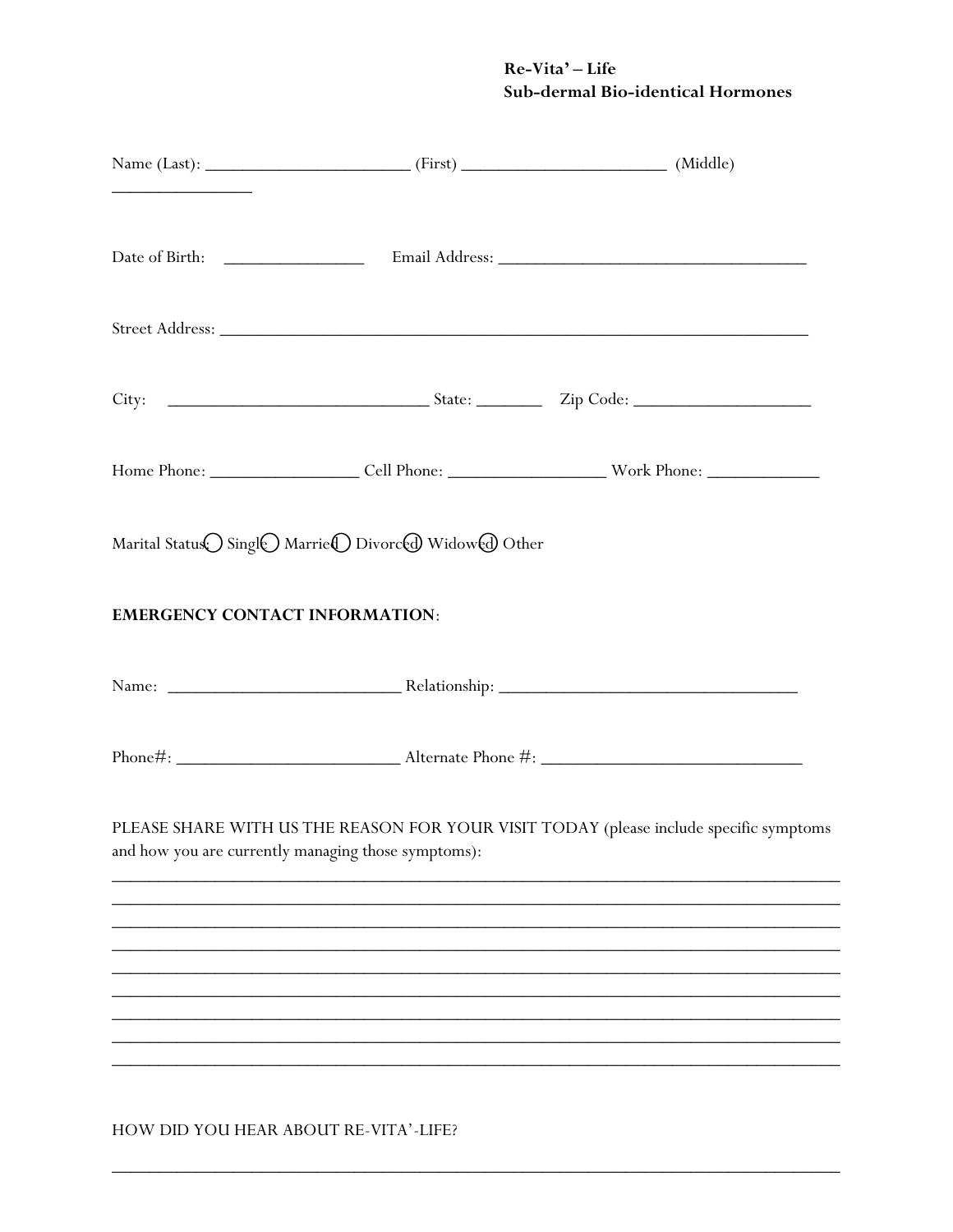| <b>SYMPTOM</b>                                 | <b>SEVERITY</b> |      |          |               |  |
|------------------------------------------------|-----------------|------|----------|---------------|--|
|                                                | <b>Never</b>    | Mild | Moderate | <b>Severe</b> |  |
| Depressed Mood                                 |                 |      |          |               |  |
| Memory Loss/Forgetfulness                      |                 |      |          |               |  |
| Mental Confusion/Fog                           |                 |      |          |               |  |
| Mood Changes & Irritability                    |                 |      |          |               |  |
| Anxiety & Tension                              |                 |      |          |               |  |
| Migraines                                      |                 |      |          |               |  |
| Decreased Libido/Sex Drive                     |                 |      |          |               |  |
| Difficulty to Climax Sexually                  |                 |      |          |               |  |
| Hypo sexual Responsive (taking long to climax) |                 |      |          |               |  |
| Sex is Painful                                 |                 |      |          |               |  |
| Sex is Not Satisfying                          |                 |      |          |               |  |
| Sleep Issues (cannot fall or stay asleep)      |                 |      |          |               |  |
| Weight Gain                                    |                 |      |          |               |  |
| <b>Breast Tenderness</b>                       |                 |      |          |               |  |
| <b>Vaginal Dryness</b>                         |                 |      |          |               |  |
| <b>Hot Flashes</b>                             |                 |      |          |               |  |
| <b>Night Sweats</b>                            |                 |      |          |               |  |
| Dry Skin & Wrinkles                            |                 |      |          |               |  |
| Thinning of Hair                               |                 |      |          |               |  |
| Hair Falling Out                               |                 |      |          |               |  |
| Feeling Cold All the Time                      |                 |      |          |               |  |
| Joint Pain                                     |                 |      |          |               |  |
| Osteoporosis                                   |                 |      |          |               |  |
| <b>Diabetes</b>                                |                 |      |          |               |  |
| Cardiac Issue                                  |                 |      |          |               |  |

Please check the symptoms and their severity that brought you to seek our care: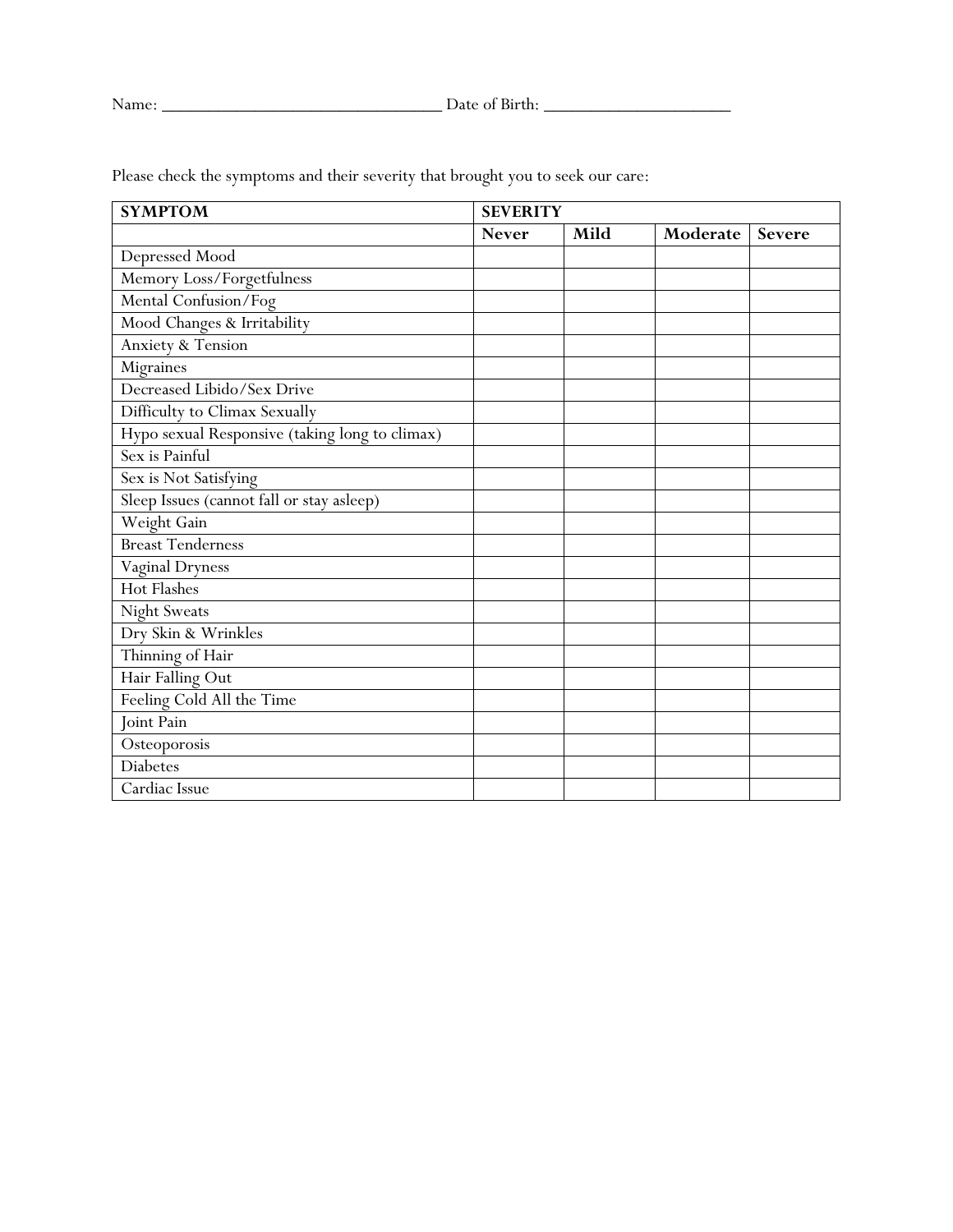| 1. | Any other symptoms or issues that are not listed but may be of concern to you? |  |  |  |
|----|--------------------------------------------------------------------------------|--|--|--|
|    |                                                                                |  |  |  |
|    |                                                                                |  |  |  |
|    |                                                                                |  |  |  |
| 2. | What have you done to manage symptoms in the past?                             |  |  |  |
|    |                                                                                |  |  |  |
|    |                                                                                |  |  |  |
| 3. | Have you taken herbal medicine or supplements?<br>YES/NO                       |  |  |  |
|    | If yes, what have you taken and for how long?                                  |  |  |  |
|    |                                                                                |  |  |  |
|    | Did you get symptomatic relief?                                                |  |  |  |
|    |                                                                                |  |  |  |
|    | 4. How often do you have intercourse?                                          |  |  |  |
|    | Weekly?                                                                        |  |  |  |
|    | Monthly?                                                                       |  |  |  |
|    |                                                                                |  |  |  |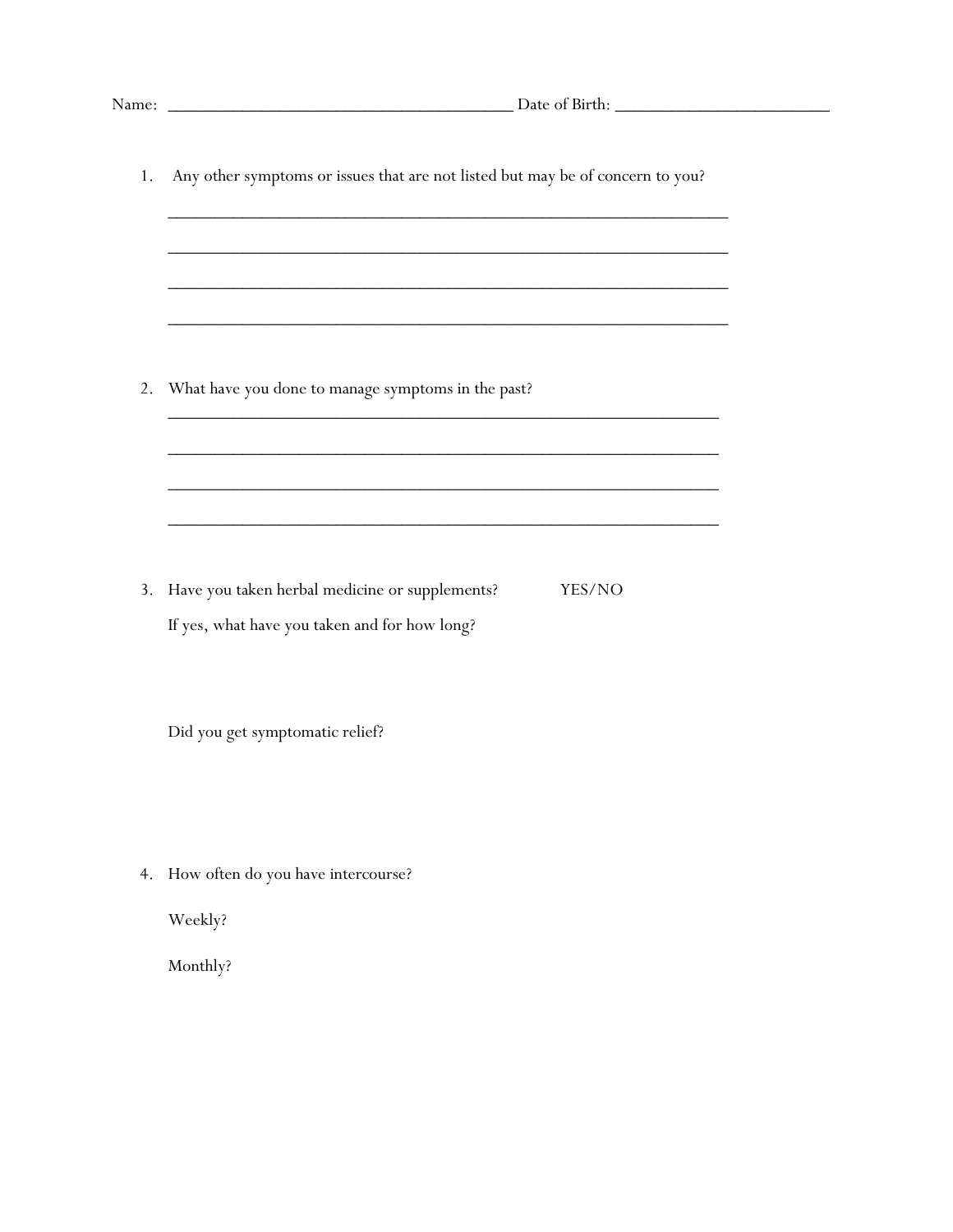Name: \_\_\_\_\_\_\_\_\_\_\_\_\_\_\_\_\_\_\_\_\_\_\_\_\_\_\_\_\_\_\_\_\_\_\_\_\_\_ Date of Birth: \_\_\_\_\_\_\_\_\_\_\_\_\_\_\_\_\_\_\_

# **Medical History**

### **GYN HISTORY**

|                | 1. Are you still having periods?<br>YES /NO                                                                                   |
|----------------|-------------------------------------------------------------------------------------------------------------------------------|
|                |                                                                                                                               |
|                |                                                                                                                               |
|                | How long do they last?                                                                                                        |
|                | If your periods are heavy and long, what was done by your gyn provider in the past for treatment of<br>the abnormal bleeding: |
|                | J Ultrasound<br>◯ Endometrial Biopsy ◯ Endometrial Ablation                                                                   |
| $\bigcirc$ D&C | $\bigcup$ Hysterectomy $\bigcirc$ Other                                                                                       |
|                | 2. Are you currently using birth control, and if so, what method?                                                             |
| $\big)$ Pills  | $\bigcirc$ Diaphragm $\bigcirc$ Dep $\bigcirc$ Tubal ligation                                                                 |
|                | $\bigcirc$ Withdrawal $\bigcirc$ Vasectomy $\bigcirc$ IUD<br>$\bigcirc$ Condoms                                               |
| 3.             | Are you menopausal? YES / NO<br>If yes, how many year___________ Have you had a hysterectomy? YES / NO                        |
|                | 4. Have you had any bleeding in menopause? YES / NO<br>Please describe:                                                       |
|                |                                                                                                                               |

 $\overline{\phantom{a}}$  , and the set of the set of the set of the set of the set of the set of the set of the set of the set of the set of the set of the set of the set of the set of the set of the set of the set of the set of the s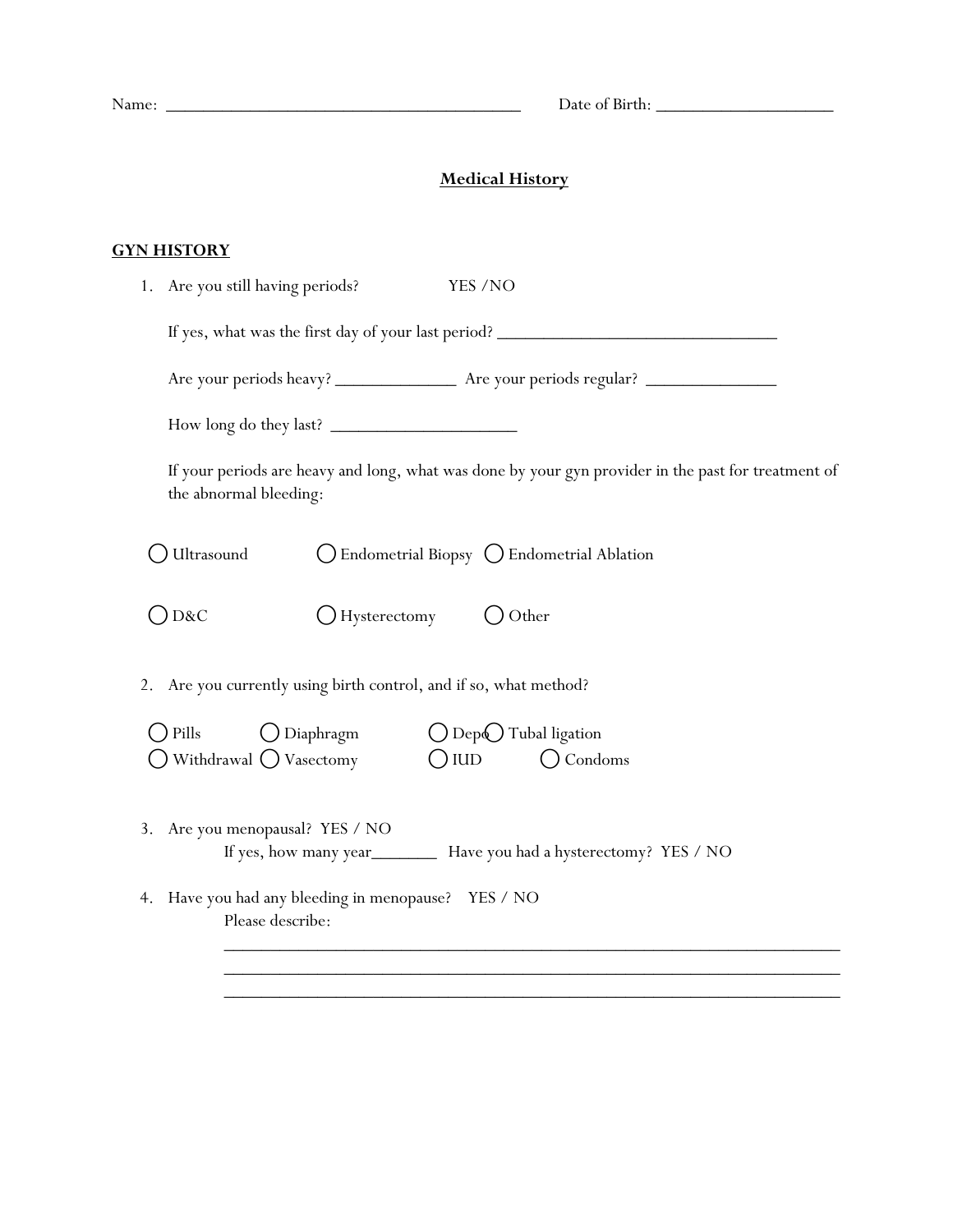| 5. Have you had a pelvic ultrasound? YES / NO                                       |
|-------------------------------------------------------------------------------------|
| If yes, why was it done?                                                            |
| 6. Have you ever had an endometrial biopsy? YES / NO                                |
|                                                                                     |
| Have you ever had an abnormal pap test? YES / NO                                    |
| ○ Repeat Pap smea● Colposcopy○ Laser Surgev Cone biopsy                             |
| ○ Cryosurgery/freezing○ hysterectomy○ Loop excision/LEEP                            |
| 8. Do you suffer from Breast Pain, Leaking or Discharge? YES / NO                   |
| 9. If you are over 40, when was your last mammogram? ___________________________    |
| Were the results normal?<br>YES / NO                                                |
|                                                                                     |
| 10. If you are over 50, what was the date of your last Bone Density Study/Dexascan? |
| Were the results normal?<br>YES / NO                                                |
| 11. Were you ever placed on estrogen replacement therapy? YES / NO                  |
| If yes, what were you given and how long did you take it?                           |
|                                                                                     |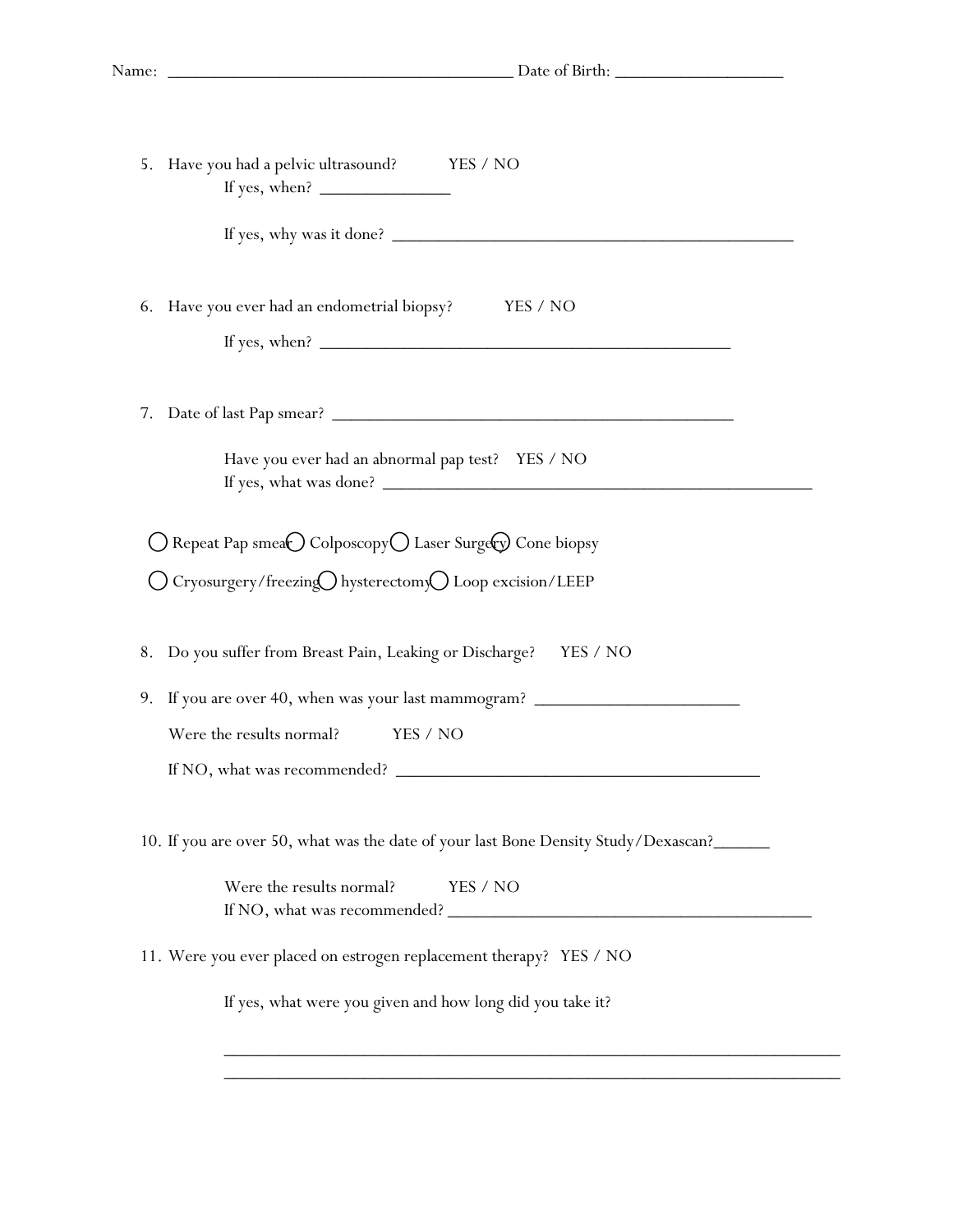### **Medications**

List any medications you are currently taking, including over-the-counter herbs & supplements:

| Do you have any DRUG ALLERGIES?         | YES / NO           |              |
|-----------------------------------------|--------------------|--------------|
| Do you smoke? YES / NO                  | $How long _______$ | Packs a day? |
| Do you use alcohol? YES / NO            |                    |              |
| Do you use recreational drugs? YES / NO | Please describe:   |              |
|                                         |                    |              |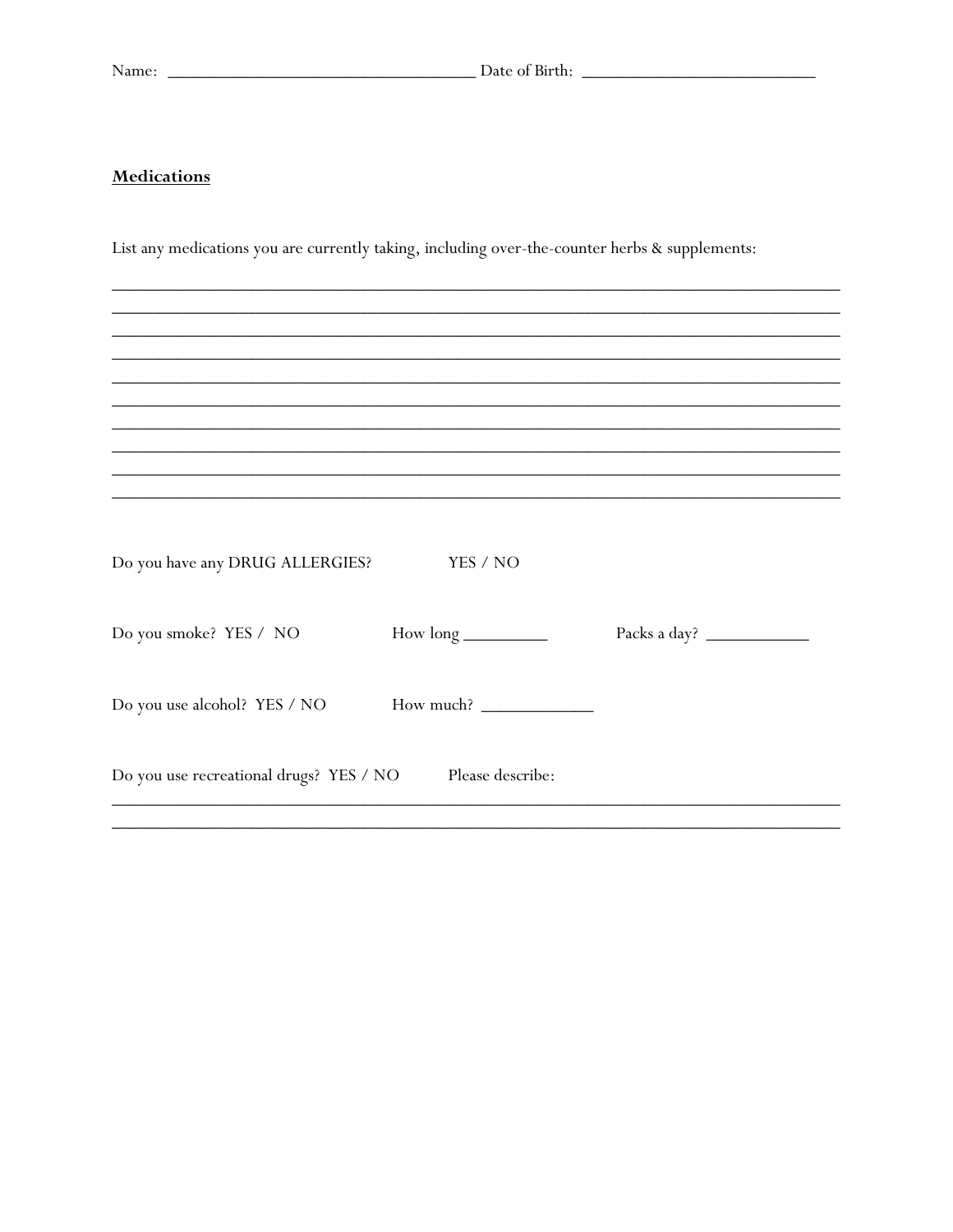### **MEDICAL HISTORY**

### PAST MEDICAL HISTORY

| <b>DIABETES</b>         | () BLOOD CLOTS (IN EXTREMETIES OR LUNGS) |
|-------------------------|------------------------------------------|
| HEART DISEASE           | () ABNORMAL VAGINAL/UTERINE BLEEDING     |
| HIGH BLOOD PRESSURE     | C ENDOMETRIOSIS                          |
| <b>OTHYROID DISEASE</b> | ◯ FIBROIDS/POLYPS                        |
| $O$ STROKE              | C ABNORMAL PAP                           |
| <b>LIVER DISEASE</b>    | ABNORMAL MAMMOGRAM                       |

⃝PSYCHIATRIC DISORDER, if YES, please describe:

|                           | UTEREUS OVARIAN BREAST COLON           |                              |                                   | LUNG OTHER |
|---------------------------|----------------------------------------|------------------------------|-----------------------------------|------------|
|                           | NUMBER OF PREGNANCIES: _______________ |                              | NUMBER OF BIRTHS: _______________ |            |
|                           |                                        | <b>PAST SURGICAL HISTORY</b> |                                   |            |
|                           |                                        |                              |                                   |            |
|                           |                                        |                              |                                   |            |
|                           |                                        |                              |                                   |            |
| List all other surgeries: |                                        |                              |                                   |            |
|                           |                                        |                              |                                   |            |

\_\_\_\_\_\_\_\_\_\_\_\_\_\_\_\_\_\_\_\_\_\_\_\_\_\_\_\_\_\_\_\_\_\_\_\_\_\_\_\_\_\_\_\_\_\_\_\_\_\_\_\_\_\_\_\_\_\_\_\_\_\_\_\_\_\_\_\_\_\_\_\_\_\_\_\_\_\_